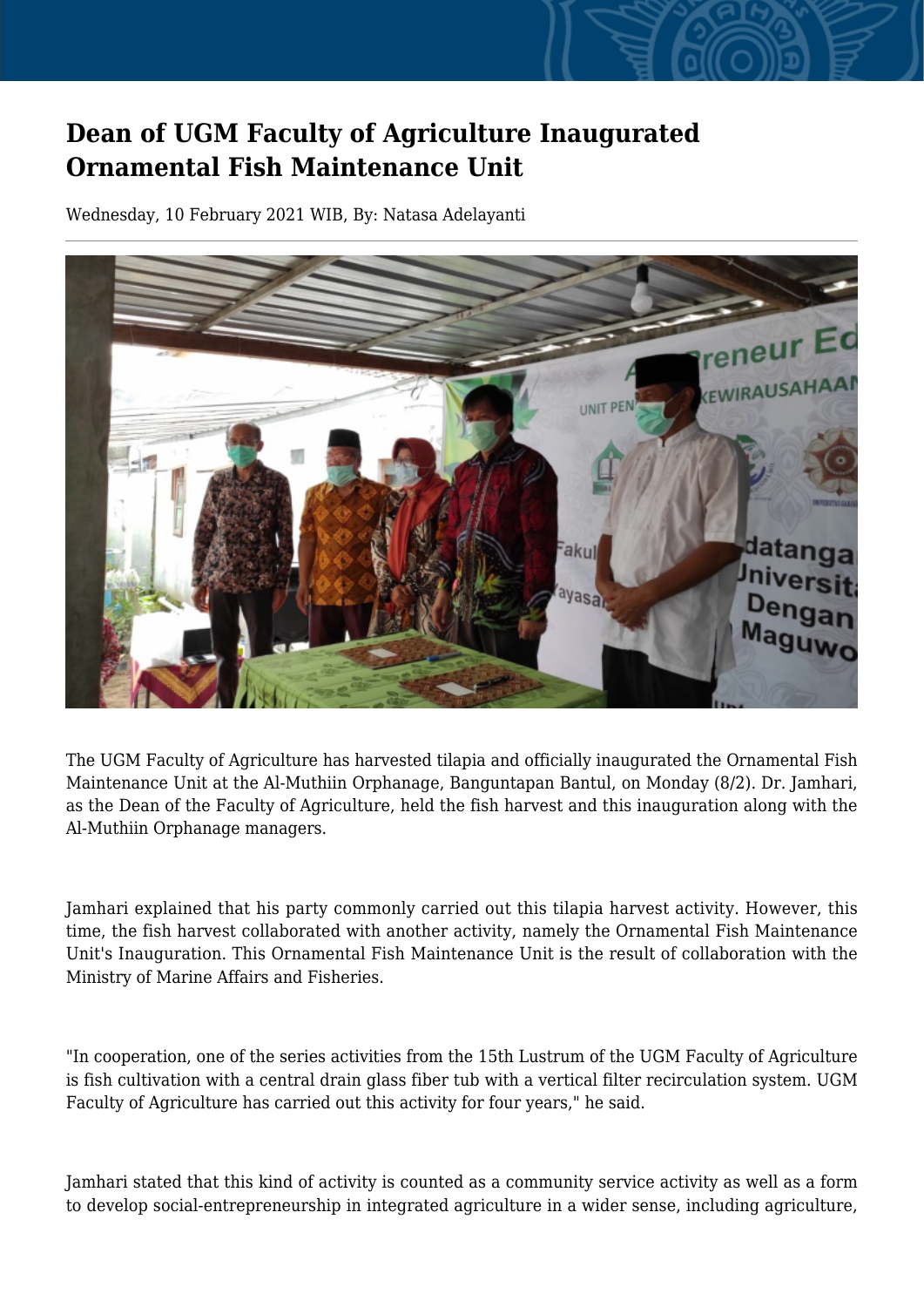fisheries, and animal husbandry. He explained that he cultivated nine tubs with a diameter of 1.5, tilapia and goramy fish are cultivated.

The types of fish are adjusted to the fish species market that tends to have high selling prices and a high profit. The catfish were produced in 2017-2019, while in 2020, it was followed by tilapia and goramy harvest.

"Despite being sold to strengthen the orphanage's self-sufficiency, the fish harvest is also given to the children and their families to better their family nutritions," he said.

Jamhari said that this fish farming used an aquaponic system so that he had another income from vegetables. This sort of cultivation method is considered suitable for densely populated areas, so it would be beneficial to optimize land and water resources.

"Besides consumed-fish cultivation, there would be an initiation on the current harvest of ornamental fish, which has huge local and international marketing potential," he explained.

In this consumed and ornamental fish cultivation program, the UGM Faculty of Agriculture provided financial support in the form of community service schemes. In addition, for this cultivation's maintenance, the UGM Faculty of Agriculture constantly provides support and proper technology implementation.

"Dr. Ir. Alim Isnansetyo, M.Sc, and the team were parties who supervised this activity. This community service program located in one place can grant greater benefits for the community, lecturers, and students. Students can also use this as a facility for research, fieldwork, and internships," he said.

In particular, the cultivation of ornamental fish is a form of support from the Ministry of Fisheries and Marine Affairs collaborated with the Department of Fisheries, Faculty of Agriculture UGM. The ornamental fish cultivation, which began in early 2021, has a goal that aims to achieve the target as a way to pursue the success of previous consumed-fish cultivation.

"Wide land is not necessary as long as it has high added value. This effort is in accordance with the government's policy to make Indonesia the main ornamental fish farmer in the world," he explained.